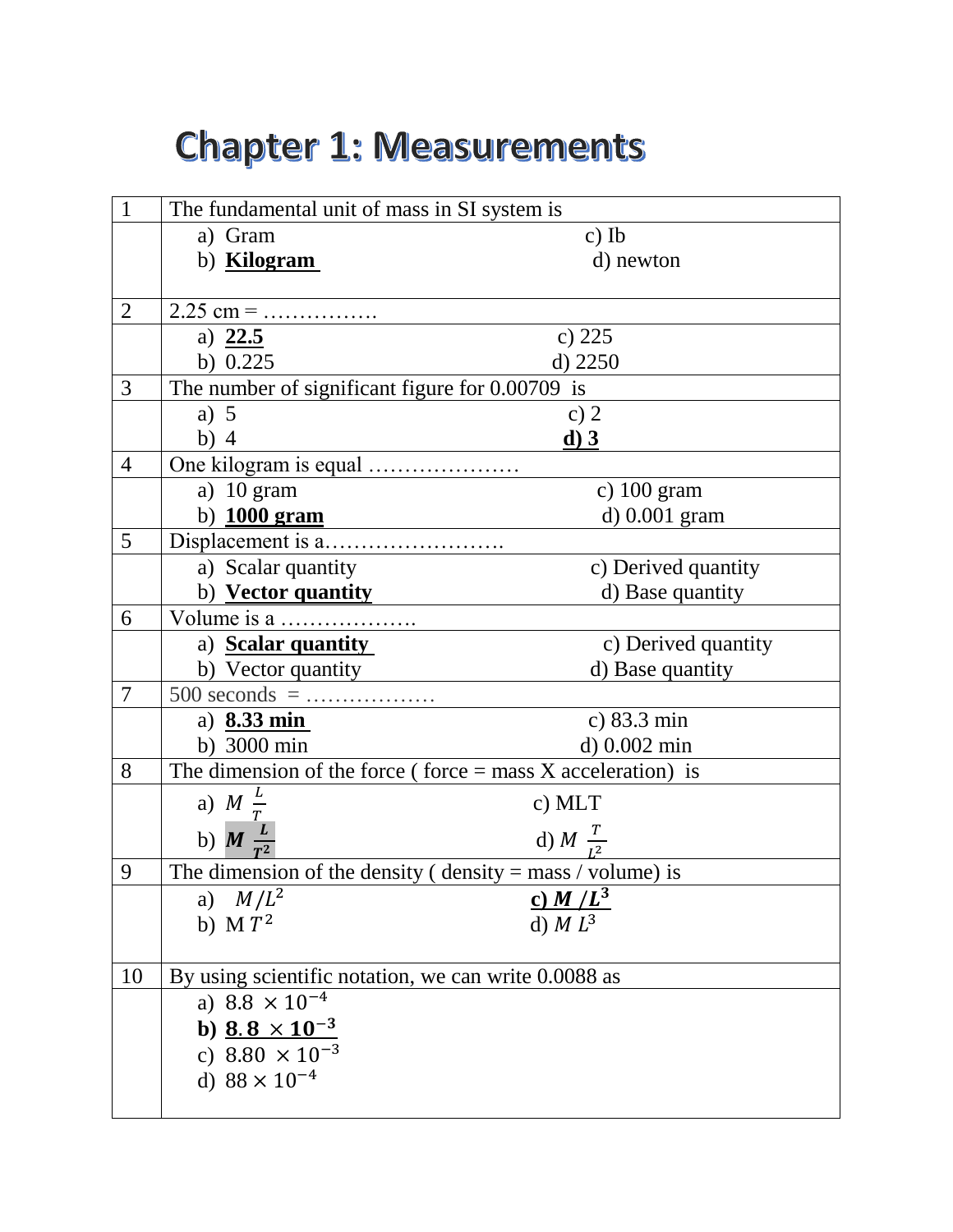| 11 | The number of significant figure for 120300 is                         |                                                                         |  |  |
|----|------------------------------------------------------------------------|-------------------------------------------------------------------------|--|--|
|    | a) $5$                                                                 | c) $6$                                                                  |  |  |
|    | $b)$ 3                                                                 | $d)$ 4                                                                  |  |  |
| 12 |                                                                        | Subtract the following numbers and report your answer using significant |  |  |
|    | figures                                                                |                                                                         |  |  |
|    | $\frac{416 \text{ g} - 210 \text{ g} = \dots}{c) \cdot 210 \text{ g}}$ |                                                                         |  |  |
|    | a) $210. g$                                                            |                                                                         |  |  |
|    | b) $200 g$                                                             | $d)$ 210.0                                                              |  |  |
| 13 |                                                                        |                                                                         |  |  |
|    | a) $21$                                                                | c) $0.189$                                                              |  |  |
|    | b) 189                                                                 | $d)$ 0.21                                                               |  |  |
| 14 | $10^{-6}$ called                                                       |                                                                         |  |  |
|    | a) Mega                                                                | c) micro                                                                |  |  |
|    | b) Pico                                                                | d) Tera                                                                 |  |  |
| 15 |                                                                        |                                                                         |  |  |
|    | a) $m / sec$                                                           | c) $m^2/sec$                                                            |  |  |
|    | b) m.sec                                                               | d) $m/sec2$                                                             |  |  |
| 16 | The speed in meters per second equivalent to 66 miles per hour         |                                                                         |  |  |
|    | $(1 \text{ miles (mi)} = 1,609.344 \text{ m})$                         |                                                                         |  |  |
|    | a) $25 \text{ m/sec}$                                                  | c) $45 \text{ m/sec}$                                                   |  |  |
|    | b) $35 \text{ m/sec}$                                                  | $d)$ 29.49 m/sec                                                        |  |  |
| 17 | What is the diameter of hydrogen atom has diameter 10nm.               |                                                                         |  |  |
|    | a) $10 \times 10^{9}$ m                                                | c) $10 \times 10^8$ m                                                   |  |  |
|    | b) $10\times10^{9}$ m                                                  | d) $10\times10^{-8}$ m                                                  |  |  |
| 18 | If the height of a plane in air 35000ft, the height of the unit SI.    |                                                                         |  |  |
|    | $(1m=3.281ft)$                                                         |                                                                         |  |  |
|    | a) $1116.5 \text{ m}$                                                  | c) $23151.4m$                                                           |  |  |
|    | b) $10667.4m$                                                          | d) 20668.5m                                                             |  |  |
|    |                                                                        |                                                                         |  |  |
| 19 | A train traveling $100 \, km/h$ . The speed of this train is SI:       |                                                                         |  |  |
|    | a) $28 \text{ m/sec}$                                                  | c) $50 \text{ m/sec}$                                                   |  |  |
|    | b) $30 \text{ m/sec}$                                                  | d) no correct answer                                                    |  |  |
| 20 | A car is traveling 120 $m/h$ . The speed of this car is SI:            |                                                                         |  |  |
|    | a) $23.3$ m/sec                                                        | c) $43.3$ m/sec                                                         |  |  |
|    | b) 33.3 m/sec                                                          | d) $50.5$ m/sec                                                         |  |  |
| 21 | A circle with a radius of 5 cm has an area of:                         | $(\text{area}=\pi r^2)$                                                 |  |  |
|    | a) $5 \times 10^{-3}$ m <sup>2</sup>                                   | c) $6\times10^3$ m <sup>2</sup>                                         |  |  |
|    | b) $8 \times 10^{-3}$ m <sup>2</sup>                                   | d) no correct answer                                                    |  |  |
|    |                                                                        |                                                                         |  |  |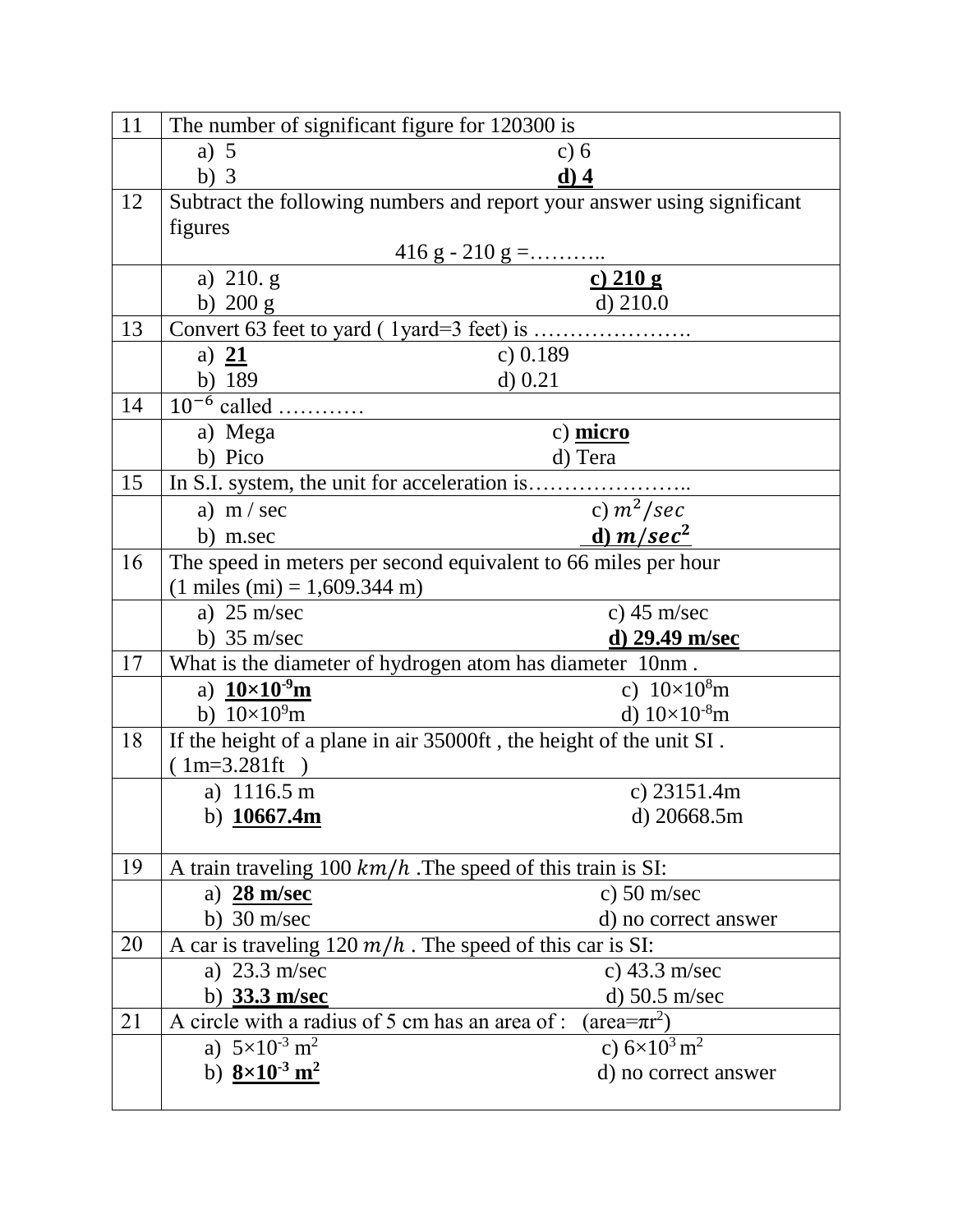| 22 | The dimension of acceleration is                                                                        |                                                                                        |  |
|----|---------------------------------------------------------------------------------------------------------|----------------------------------------------------------------------------------------|--|
|    | a) $\frac{L}{T}$                                                                                        | c) $\frac{L}{T^2}$                                                                     |  |
|    |                                                                                                         |                                                                                        |  |
|    |                                                                                                         |                                                                                        |  |
|    | b) $\frac{T^2}{L}$                                                                                      | $d)$ L T                                                                               |  |
|    |                                                                                                         |                                                                                        |  |
|    |                                                                                                         |                                                                                        |  |
| 23 | A car is traveling 50 Km/h. The speed of this car in SI units is                                        |                                                                                        |  |
|    | a) $14 \text{ m/sec}$                                                                                   | c) $150 \text{ m/sec}$                                                                 |  |
|    | b) $180 \text{ m/sec}$                                                                                  | d) no correct answer                                                                   |  |
| 24 |                                                                                                         |                                                                                        |  |
|    | One mg is equal to<br>a) $10^{-3}$ g                                                                    | c) $10^{-6}$ g                                                                         |  |
|    | b) $10^{-2}$ g                                                                                          | d) $10^3$ g                                                                            |  |
| 25 |                                                                                                         |                                                                                        |  |
|    | The acceleration a in m/s <sup>2</sup> of a car is given by a=bt <sup>2</sup> , where the t is the time |                                                                                        |  |
|    | in sec. using the dimensional analysis, the unit of b is                                                |                                                                                        |  |
|    | a) $m/s^2$                                                                                              | c) $m/s4$                                                                              |  |
|    | b) $m/s^3$                                                                                              | d) no correct answer                                                                   |  |
| 26 |                                                                                                         |                                                                                        |  |
|    | a) $10^{-6}$ m                                                                                          | c) $10^6$ m                                                                            |  |
|    | b) $10^{-3}$ m                                                                                          | d) $10^3$ m                                                                            |  |
| 27 |                                                                                                         | A sphere with a radius of 4 inches has a surface area of: (surface area = $4\pi r^2$ ) |  |
|    | $[1$ inch = 2.54 cm]                                                                                    |                                                                                        |  |
|    | a) $1.3x10^3$ cm <sup>2</sup>                                                                           | c) $13x10^{-2}$ cm <sup>2</sup>                                                        |  |
|    | b) $1.3x10^{-3}$ cm <sup>2</sup>                                                                        | d) no correct answer                                                                   |  |
| 28 | The dimension of the Pressure (P) is:                                                                   | $[Pressure = Force/area]$                                                              |  |
|    | a) MLT                                                                                                  | c) $ML^{-2}T^{-2}$                                                                     |  |
|    | b) $ML^{-1}T^{-1}$                                                                                      | d) $ML^{-1}T^{-2}$                                                                     |  |
| 29 | If $x=kt^4$ where x is the displacement in m and t is the time in s. The                                |                                                                                        |  |
|    | dimension of k                                                                                          |                                                                                        |  |
|    | a) $LT-4$                                                                                               | c) $LT4$                                                                               |  |
|    | $\overline{b}$ ) $LT^{-3}$                                                                              | $d)$ $LT^{-2}$                                                                         |  |
| 30 | One Mg is equal to                                                                                      |                                                                                        |  |
|    | a) $10^6$ m                                                                                             | c) $10^9$ m                                                                            |  |
|    | b) $10^{-6}$ m                                                                                          | d) $10^3$ m                                                                            |  |
| 31 | One nanometer is equal to                                                                               |                                                                                        |  |
|    | a) $10^{-6}$ m                                                                                          | $c) 10^{-9}$ m                                                                         |  |
|    | b) $10^{-8}$ m                                                                                          | d) $10^{-12}$ m                                                                        |  |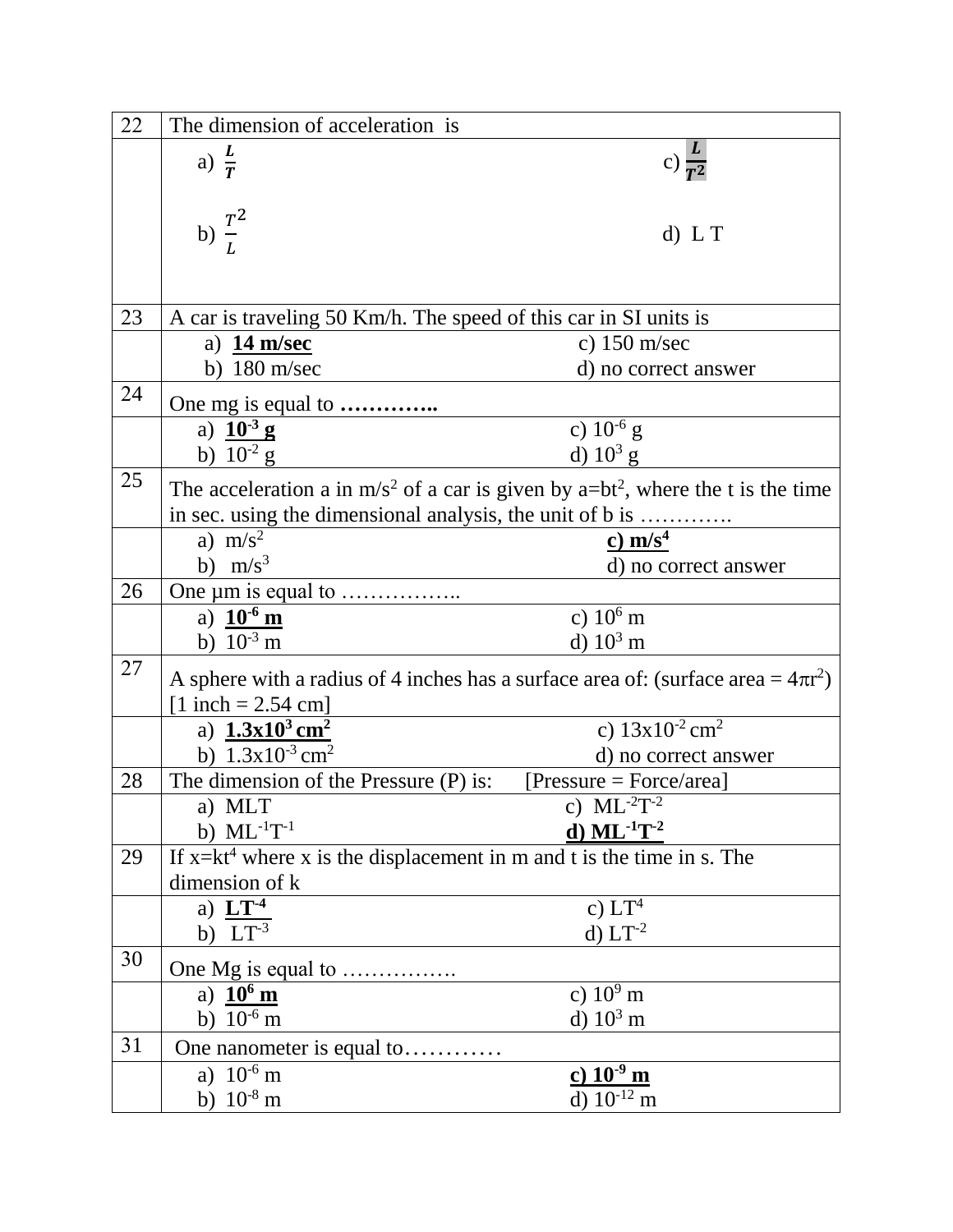| 32 | Physical quantities that describe laws of physics are divided into |                                                      |  |  |
|----|--------------------------------------------------------------------|------------------------------------------------------|--|--|
|    | a) $2$ types                                                       | $c)$ 4 types                                         |  |  |
|    | b) $4$ types                                                       | $d)$ 5 types                                         |  |  |
|    |                                                                    |                                                      |  |  |
| 33 | Zero in the number 4509 is                                         |                                                      |  |  |
|    | a) significant                                                     |                                                      |  |  |
|    | b) non significant                                                 |                                                      |  |  |
|    | c) may not be significant                                          |                                                      |  |  |
|    | d) maybe significant                                               |                                                      |  |  |
|    |                                                                    |                                                      |  |  |
| 34 | Which of the following is a vector quantity?                       |                                                      |  |  |
|    | a) Time                                                            | c) Temperature                                       |  |  |
|    | b) Energy                                                          | d) velocity                                          |  |  |
| 35 | Light year is a measurement of                                     |                                                      |  |  |
|    | a) Speed of airplanes                                              |                                                      |  |  |
|    | b) Speed of rocket                                                 |                                                      |  |  |
|    | c) Star distances                                                  |                                                      |  |  |
|    | d) Speed of light                                                  |                                                      |  |  |
| 36 |                                                                    | Which of the following is used to measure the length |  |  |
|    | a) Pound                                                           | c) light year                                        |  |  |
|    | $b)$ Kg                                                            | d) hour                                              |  |  |
| 37 |                                                                    | Example of basic physics quantity is                 |  |  |
|    | a) Velocity                                                        | c) Force                                             |  |  |
|    | b) Acceleration                                                    | d) Mass                                              |  |  |
| 38 | Number 0.0000548 can be represented in scientific notation as      |                                                      |  |  |
|    | a) 5.48                                                            | c) $5.480 \times 10^{-5}$                            |  |  |
|    | b) $5.48 \times 10^{-5}$                                           | d) 54.8                                              |  |  |
|    |                                                                    |                                                      |  |  |
| 39 |                                                                    |                                                      |  |  |
|    | a) nano                                                            | c) micro                                             |  |  |
|    | b) pico                                                            | d) giga                                              |  |  |
|    |                                                                    |                                                      |  |  |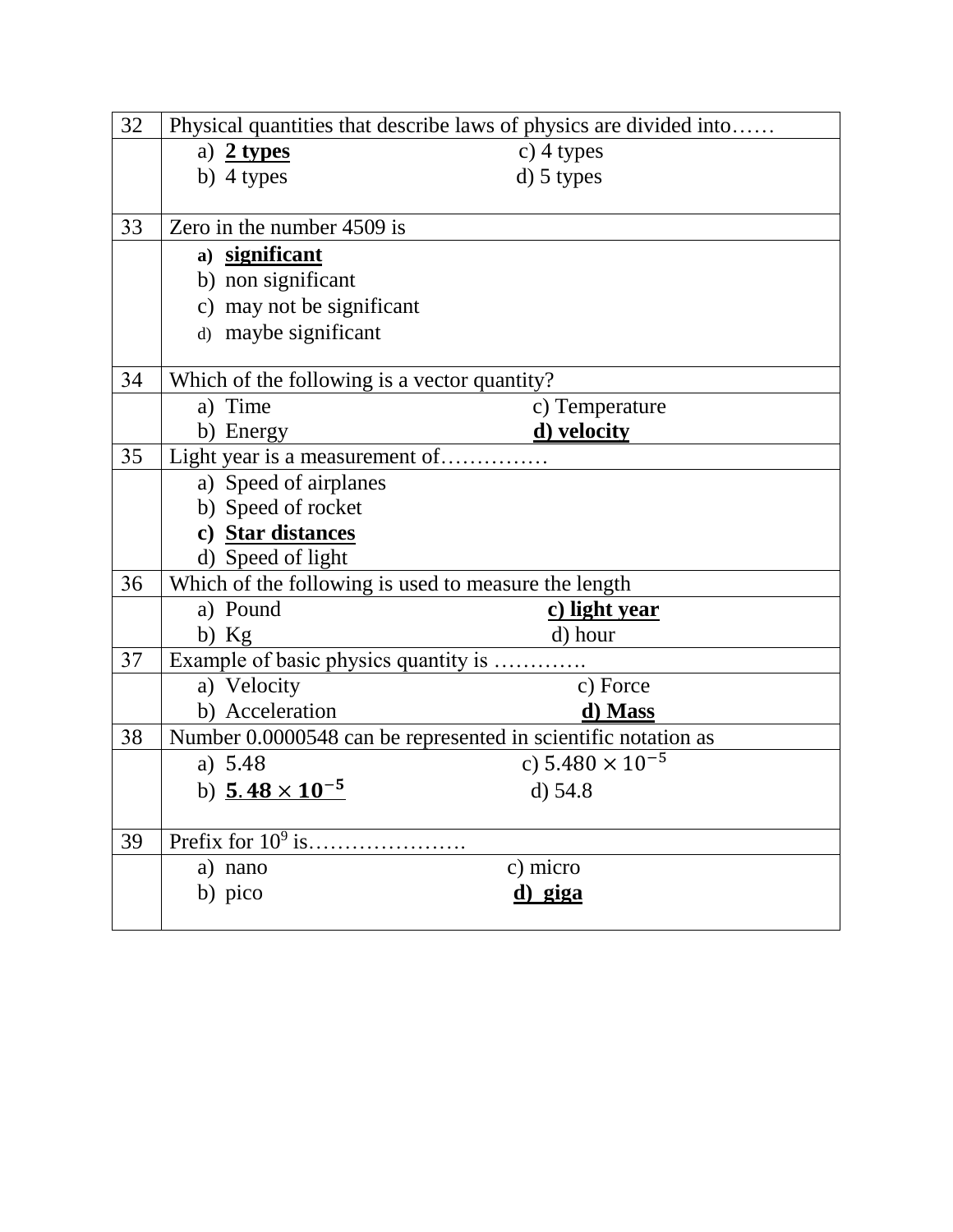#### **Solve the following problems**

**1. Using the dimensional analysis check that this equation**  $x = \frac{1}{2}at^2$  is correct, where *x* is the distance, *a* is the **acceleration and** *t* **is the time.**

# **Solution**

$$
L = \frac{L}{T^2} \times T^2 = L
$$

This equation is correct because the dimension of the left and right side of the equation have the same dimensions.

## **2. Show that the expression**  $v = v_0 + at$  **is dimensionally correct, where** *v* **and** *v***o are the velocities and** *a* **is the acceleration, and** *t*  **is the time.**

#### **Solution**

The right hand side

$$
[v] = \frac{L}{T}
$$

The left hand side

$$
[at] = \frac{L}{T^2} \times T = \frac{L}{T}
$$

Therefore, the expression is dimensionally correct.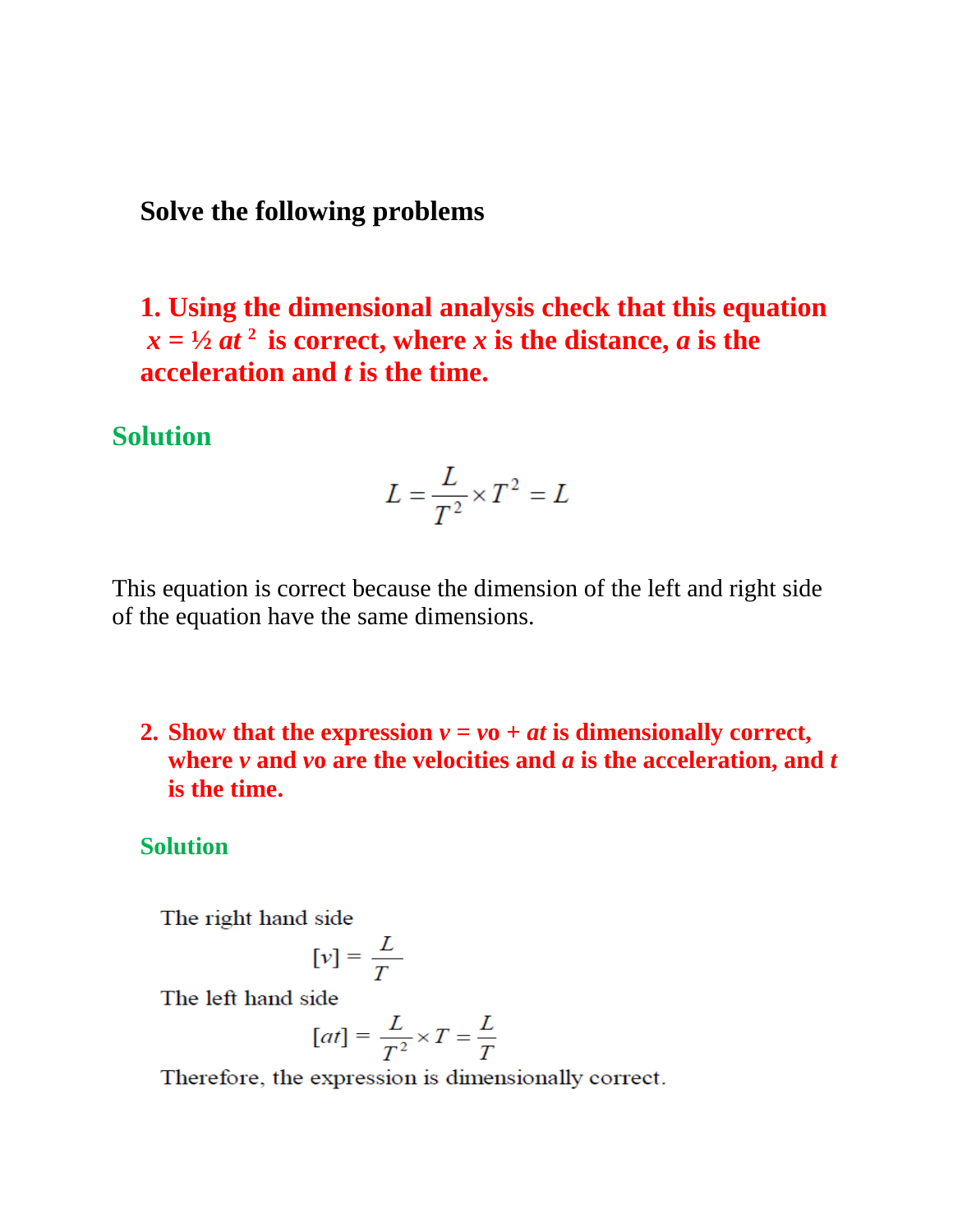## **3.Suppose that the acceleration of a particle moving in circle of radius** *r* **with uniform velocity**  $\nu$  **is proportional to the**  $r^n$  **and**  $\nu^m$ **. Use the dimensional analysis to determine the power n and m.**

#### **Solution**

Let us assume  $a$  is represented in this expression

$$
a = k r^n v^m
$$

Where  $k$  is the proportionality constant of dimensionless unit. The right hand side

$$
[a] = \frac{L}{T^2}
$$